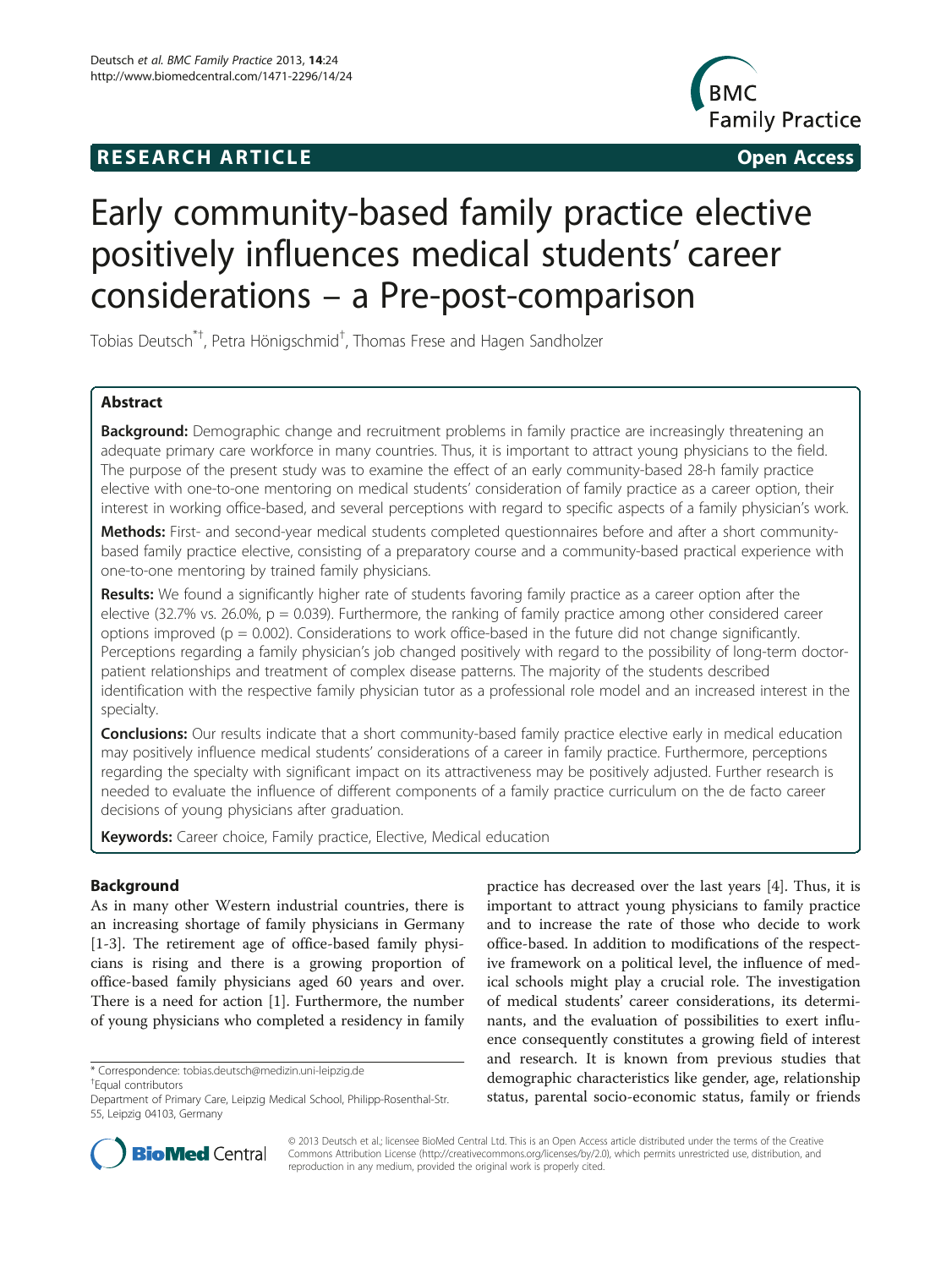in medicine and regional background are associated with the choice of a career in family practice [\[5](#page-4-0)-[9\]](#page-4-0). Moreover, the career aspiration at study entry [[5](#page-4-0),[8\]](#page-4-0) and personal priorities regarding interest in research, income, prestige, work-life-balance, a varied scope of practice and patients, and long-term doctor-patient relationships exert a significant impact on the career choice [[5,8,10-12](#page-4-0)].

While, on the one hand, approaches to increase medical schools' output of students choosing family practice/ primary care careers via selection or targeting of medical students based on characteristics demonstrably associated with career considerations or career choice are discussed, other approaches aim to convince medical students to become family physicians [[6,13](#page-4-0)].

In this regard, the investigation of the respective effect of specific curricular components is of exceptional interest. Practical experiences in family practice during medical education, mandatory family practice clerkships (desirably over several weeks), rural practice experiences, longitudinal primary care tracks or mentoring, and positive role-models seem to have the potential to attract young medical students to family practice [\[5,6,9,14-17\]](#page-4-0). In addition, the influence of the "hidden curriculum", the "corporate culture" of a medical school regarding the specialty of family practice, should not be underestimated [\[5,6,10](#page-4-0)]. As the number of students considering a career in family practice seems to drop especially within the first years in medical school [[18](#page-4-0)], some authors emphasize the potential benefit of interventions early in medical education [\[14,18\]](#page-4-0).

The present study examined the effect of an early community-based 28-h family practice elective with oneto-one mentoring on medical students' consideration of family practice as a career option and their interest in working office-based. In addition, the effect on several perceptions with regard to aspects of a family physician's work was of interest, since misconceptions about the specialty influence students' career considerations [\[19](#page-4-0)], but might be changed by undergraduate exposures to family practice [[20,21\]](#page-4-0).

# Methods

#### Sampling and design

The present study was set up as a pre-post-study. Data were collected between February 2008 and February 2010. In total, 140 medical students from Leipzig Medical School in their first and second year (of six) who took part in a preclinical family practice elective completed questionnaires before and after. The preclinical family practice elective has been offered at Leipzig Medical School for the last ten years to attract students to the specialty of family practice early in medical education. It covers 28 h, consisting of a preparatory course in the form of a seminar (7 h) and a community-based experience with one-to-one mentoring by trained family

physicians collaborating with Leipzig Medical School (21 h, 3 workdays). Within the preparatory course, students are instructed in taking medical history and performing simple physical examinations like measuring blood pressure and otoscopy, and have the opportunity to train these skills. During the community-based experience, students assist the family physician, take medical histories and apply their new examination skills. Furthermore, a medical report regarding a home-visit patient has to be written.

## Questionnaire

The questionnaire used in the present study was selfconstructed. Before and after the elective, students were asked for information about their considerations concerning the following aspects: current career aspiration (main), current career considerations (up to four considerations, ranked), future clerkship, one-third of practical year (the practical year is the final year of the German medical education and is divided in three thirds: surgery (mandatory), internal medicine (mandatory) and one other specialty selected by the student), or dissertation in family practice, and working office-based in the future. Furthermore, they were asked to assess statements with regard to aspects of a family physician's work on four-point Likert-scales (1 = "do not agree at all", 2 = "rather disagree",  $3 =$  "rather agree",  $4 =$  "strongly agree"; and a fifth category "don't know"). The statements to be assessed were based on previous studies on the consideration of a career in family practice and refer to working time, workload, work-life-balance, varied scope of practice, opportunity to have long-term doctor-patient relationships and to treat complex disease patterns [[11,12,16,19](#page-4-0)[,22](#page-5-0)-[24](#page-5-0)]. Additionally, students were asked to evaluate the elective after completion (using again the mentioned four-point Likertscales) with regard to the following aspects: identification with the family physician's working style, finding a role model, awakened interest concerning family practice, and increased motivation to become a family physician. To characterize the student sample, relevant demographic information like age, gender, current preclinical study semester, regional background, previous experiences in family practice, medical educational background, and family or friends in family practice were collected prior to the elective.

#### Statistical analysis

The anonymized data analysis was performed with  $IBM^{\circledast}$ SPSS<sup>®</sup> Statistics 18.0 Software for Windows. For the prepost-comparisons, we used McNemar's test for dichotomous nominal variables, Marginal Homogeneity test to evaluate change in multinomial data, and Wilcoxon signed rank test to evaluate differences in central tendency. The number of persons analyzed within the different pre-post comparisons varied due to missing values or,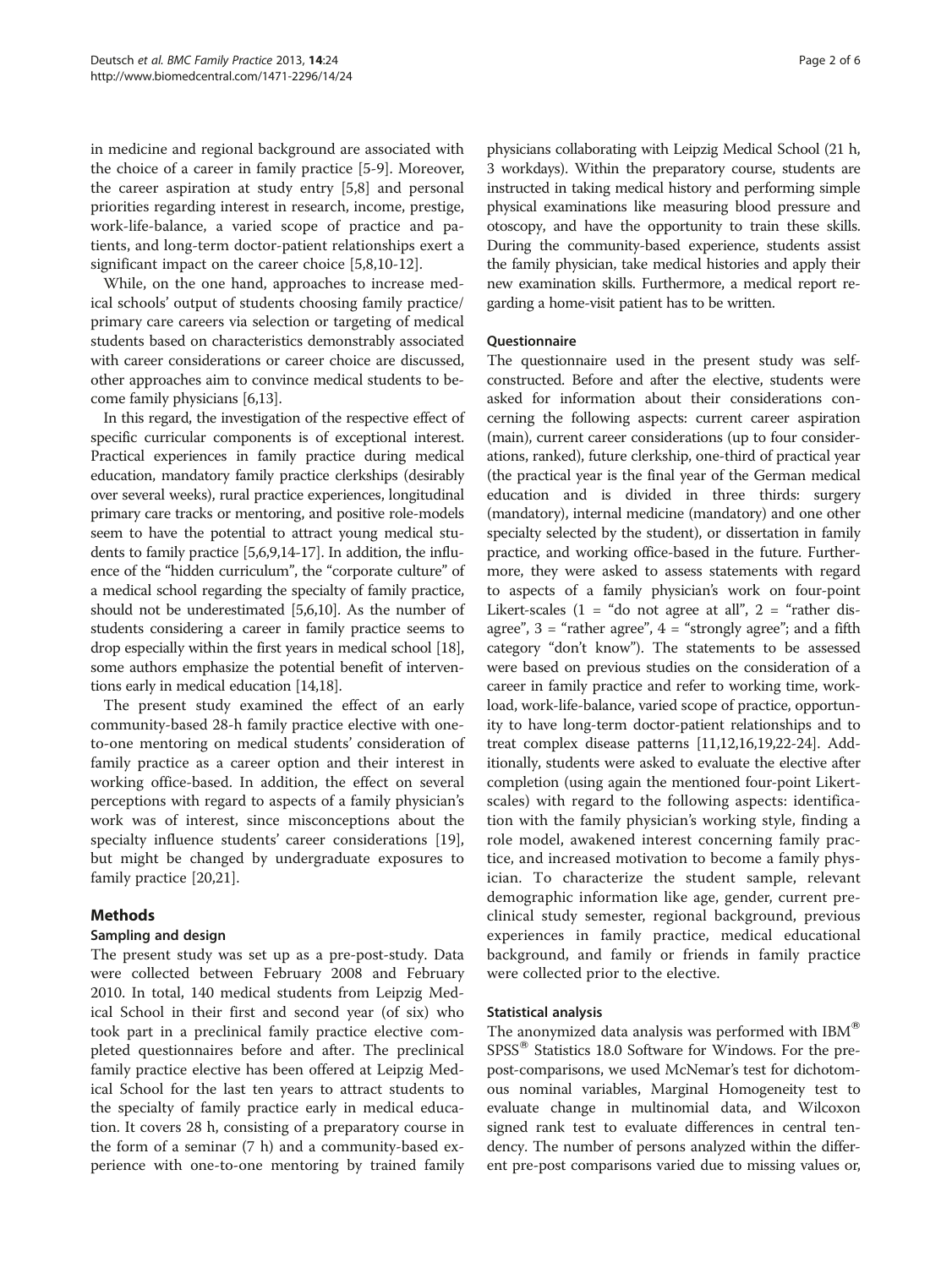in some cases, due to the extent of the use of the category "don't know". Statistical significance was assumed at a probability of error of p < 0.05.

#### Ethical approval

Our investigation was in accordance to the declaration of Helsinki. According to the regulations of the ethics committee of the Leipzig Medical School an explicit ethical approval was deemed not necessary.

#### Results

From 140 students who were originally enrolled for the elective, three dropped out due to illness and four for unknown reasons. The remaining 133 persons could be analyzed. The sample characteristics are presented in Table 1.

We found no relevant or statistically significant pre-post difference in the students' consideration to work officebased in the future (47.4 vs. 51.9%,  $p = 0.286$ ,  $n = 133$ ) or to complete a further clerkship  $(92.4 \text{ vs. } 90.9\% , p = 0.774,$  $n = 132$ ), a third of their practical year (85.4 vs. 82.3%,  $p = 0.454$ ,  $n = 130$ ) or a dissertation in family practice (70.4) vs. 70.4%,  $p = 1.000$ ,  $n = 125$ ).

A significant pre-post-difference could be found in the number of students declaring family practice to be their favored career option (26.0 vs. 32.7%, p = 0.039, n = 104). Table 2 provides a more detailed view on the students' considerations of family practice as a career option: the ranking of family practice as a career option was significantly better after the elective. The number of students who did not consider a career in family practice prior to the elective decreased remarkably from 28.8 to 18.3%.

The students' perceptions regarding a family physician's work changed significantly for the aspects "possibility of

Table 1 Sample characteristics

| Characteristic                          | N   | Percent (n) *     |  |
|-----------------------------------------|-----|-------------------|--|
| female sex                              | 133 | 75.9 (101)        |  |
| age (yr, mean (SD), min - max)          | 133 | 21.4 (3.5), 18–47 |  |
| semester                                | 133 |                   |  |
| 1 <sup>st</sup>                         |     | 64.7 (86)         |  |
| 3rd                                     |     | 34.6 (46)         |  |
| $4^{\text{th}}$                         |     | 0.8(1)            |  |
| regional background                     | 132 |                   |  |
| major city                              |     | 32.6 (43)         |  |
| provincial town                         |     | 38.6 (51)         |  |
| countryside                             |     | 28.8 (38)         |  |
| previous experiences in family practice | 133 | 12.8(17)          |  |
| medical educational background          | 133 | 18.0 (24)         |  |
| family or friends in family practice    | 133 | 25.6 (34)         |  |

\* unless otherwise indicated.

#### Table 2 Rank of family practice as one career option among several considerations

| Rank of family practice                      | Pre (%) | Post (%) | р     |  |
|----------------------------------------------|---------|----------|-------|--|
| 1 <sup>st</sup> (favored) career option      | 26.0    | 32.7     | 0.002 |  |
| 2 <sup>nd</sup> career option                | 26.9    | 27.9     |       |  |
| 3 <sup>rd</sup> career option                | 125     | 173      |       |  |
| 4 <sup>th</sup> career option                | 5.8     | 3.8      |       |  |
| family practice is actually no career option | 28.8    | 18.3     |       |  |

(Marginal Homogeneity test,  $N = 104$ ).

long-term doctor-patient relationships", the "treatment of complex disease patterns" and "estimated working time per week" (see Table [3](#page-3-0) for details).

The students' evaluations concerning the elective revealed that the majority could identify with the respective family physician's working style and perceived the family physician tutor as a professional role model. Most students felt motivated to become a family physician and declared aroused interest in the specialty due to the elective (data not shown).

#### **Discussion**

The present study evaluated the effect of an early community-based 28-h family practice elective with oneto-one mentoring on medical students' consideration of family practice as a career option and several perceptions with regard to specific aspects of a family physician's work. We found a significantly higher rate of students considering family practice as a career option after the elective.

The present sample appears to be representative for German first- and second-year students with regard to age. Female students were slightly over-represented in our sample at 75.9% (compared to 63.5% at study entry in 2008/2009 in Germany) [\[25](#page-5-0)]. This might be explained by the participation in the elective by choice and a higher interest in family practice by female medical students [[5-7,14](#page-4-0)]. In our sample, slightly more than onequarter of the students already favored a career in family practice previous to the elective. This proportion is difficult to interpret since the data reported by others vary in a broad range depending on country, region, and medical school [\[18](#page-4-0)[,22,26,27](#page-5-0)]. For the German context, it seems to be relatively high, probably again due to the participation in the elective by choice.

Previous study results concerning the influence of interventions especially early in medical education on medical students' career considerations are inhomogeneous. While, for example, Senf et al. (2003) conclude from their literature review minimal or no effect [\[10\]](#page-4-0), Corbett and colleagues found a modest impact of a second-year primary care preceptorship on students' considerations of generalist careers with a significant relationship to career choice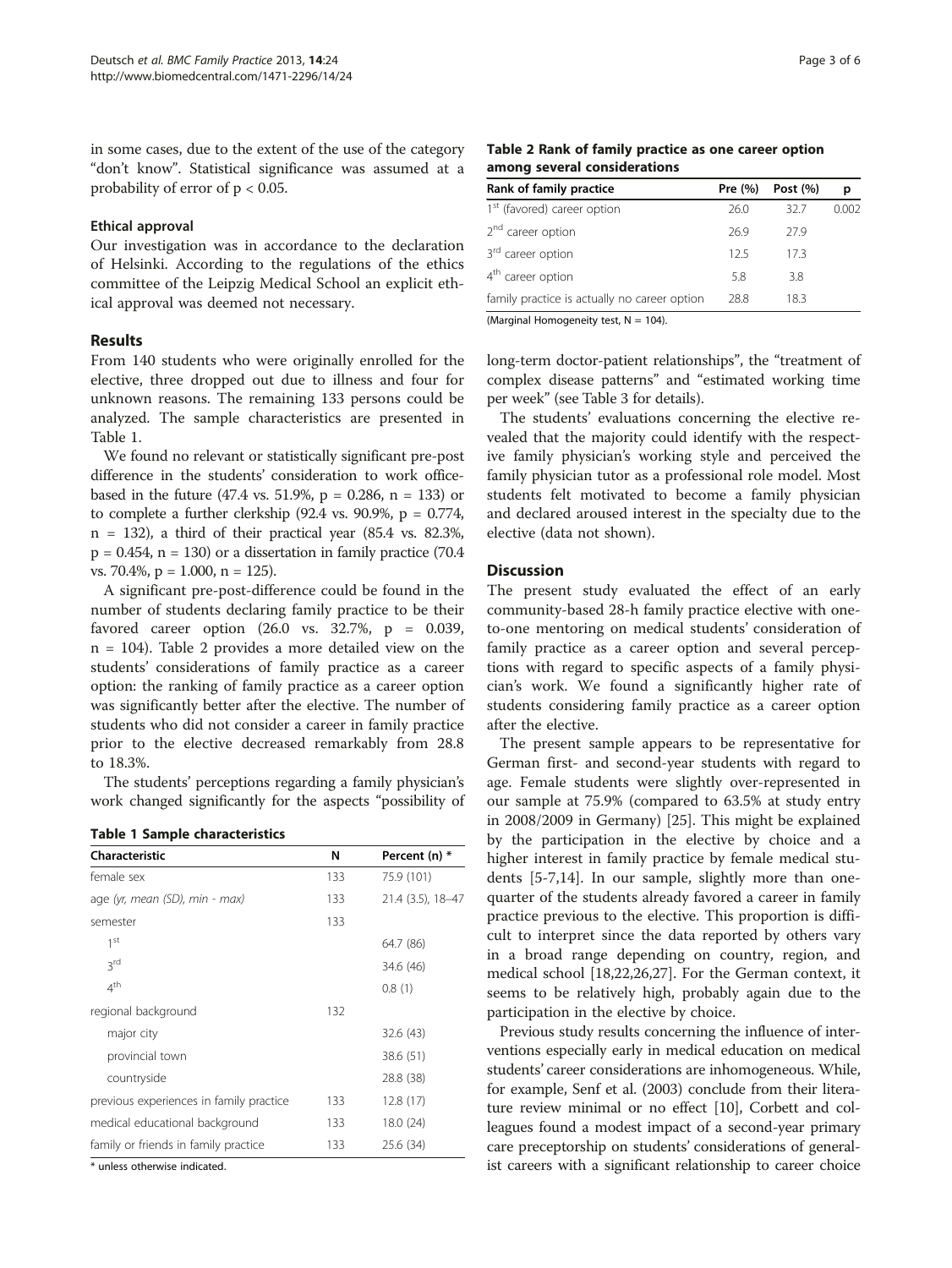| Statement                                                                                                | Agreement<br>pre<br>median<br>(mean*) ** | Agreement<br>post<br>median<br>(mean*) $**$ | N   | p<br>(Wilcoxon) | Post increased<br>agreement<br>n(%) | Post decreased<br>agreement<br>n(%) | Agreement remained<br>constant<br>n (%) |
|----------------------------------------------------------------------------------------------------------|------------------------------------------|---------------------------------------------|-----|-----------------|-------------------------------------|-------------------------------------|-----------------------------------------|
|                                                                                                          |                                          |                                             |     |                 |                                     |                                     |                                         |
| As a family physician it is feasible to<br>organize yourself a good work-life-<br>balance.               | 3(2.77)                                  | 3(2.78)                                     | 122 | 0.914           | 28 (23.0%)                          | 25 (20.5%)                          | 69 (56.6%)                              |
| Working as a family physician provides<br>the possibility of long-term doctor-<br>patient relationships. | 4(3.82)                                  | 4(3.95)                                     | 132 | < 0.001         | 19 (14.4%)                          | 2(1.5%)                             | 111 (84.1%)                             |
| Working as a family physician provides<br>the possibility to treat complex disease<br>patterns.          | 3(3.12)                                  | 3(3.39)                                     | 113 | < 0.001         | 40 (35.4%)                          | 14 (12.4%)                          | 59 (52.2%)                              |
| There is a broad scope of disease<br>patterns a family physician is faced with<br>in his daily work.     | 4(3.50)                                  | 4(3.60)                                     | 124 | 0.086           | 27 (21.8%)                          | 16 (12.9%)                          | 81 (65.3%)                              |

<span id="page-3-0"></span>Table 3 Perceptions with regard to aspects of a family physician's work

 $4953 + 625$  5348 + 864 127 < 0.001

What do you estimate: what is the average weekly working time of a family

physician (in hours)? [mean ± SD]

\* presented for better illustration of the pre-post changes.

\*\* unless otherwise indicated.

bal

pat

pat

 $in h$ 

(Scale from  $1 =$  "do not agree at all" to  $4 =$  "strongly agree").

at graduation [[28\]](#page-5-0). Bunker and Shadbolt (2009) concluded from their review that appropriately timed, relevant, positive exposures to general practice and its practitioners may lead to more individuals considering it as a career choice [\[9](#page-4-0)]. Also the findings of Howe and Ives (2001) support the hypothesis of respective advantages of shifting medical education to primary care settings [\[29\]](#page-5-0). Dornan et al. (2006) concluded from their review that exposure to community settings early in medical education helps medical students to socialize with their chosen profession and can influence career choices [\[30\]](#page-5-0). As supported by the cited investigations, our data suggest an impact of an early community-based family practice elective with one-to-one mentoring on medical students' current consideration of family practice as a career option. Furthermore, the ranking of family practice among other considered career options improved. Particularly worth mentioning is that the number of students who could not imagine a career in family practice at all decreased.

In contrast, we could not find any changes concerning the consideration of family practice with regard to a future clerkship, one-third of practical year, or dissertation. This may be caused by the relatively high openness of the students towards family practice already previously to the elective. These findings are in accordance with those of Hill-Sakurai et al. (2003), who found that a required preclinical course work with family physicians did not increase the amount or quality of interested students' interaction with family practice faculty [\[31](#page-5-0)]. Although slightly higher after the elective on a descriptive level, we found no statistically significant changes

regarding the wish to work office-based in the future. It might be possible that this consideration is too demanding at this stage of studies. We found positive changes in the perceptions regarding the possibility of having longterm doctor-patient relationships and of treating complex disease patterns when working as a family physician. This appears to be important because, according to previous studies, respective perceptions are associated with the attractiveness of a career in family practice [[8,12,19,](#page-4-0)[22,23](#page-5-0)]. Furthermore, other authors described that medical students' perceptions of family practice change during medical school, partially explainable by greater contact with family physicians within community-based curriculum [[32](#page-5-0),[33](#page-5-0)]. Although the students in our sample adjusted their estimation regarding the average weekly working time of a family physician significantly upwards, their perceptions concerning the manageability of a family physician's working time and the possibility to organize a positive work-life balance did not change. Especially the job conditions of family physicians in terms of family compatibility and work-life balance were frequently mentioned as relevant factors regarding the attractiveness of the specialty [\[11,12](#page-4-0)]. After the elective, most students felt motivated to become a family physician and declared aroused interest in the specialty.

#### Limitations of the study

The present study has some limitations. One is that the results allow no conclusion with regard to a long-term effect of the elective. However, Corbett et al. (2002) found a significant relationship between career interest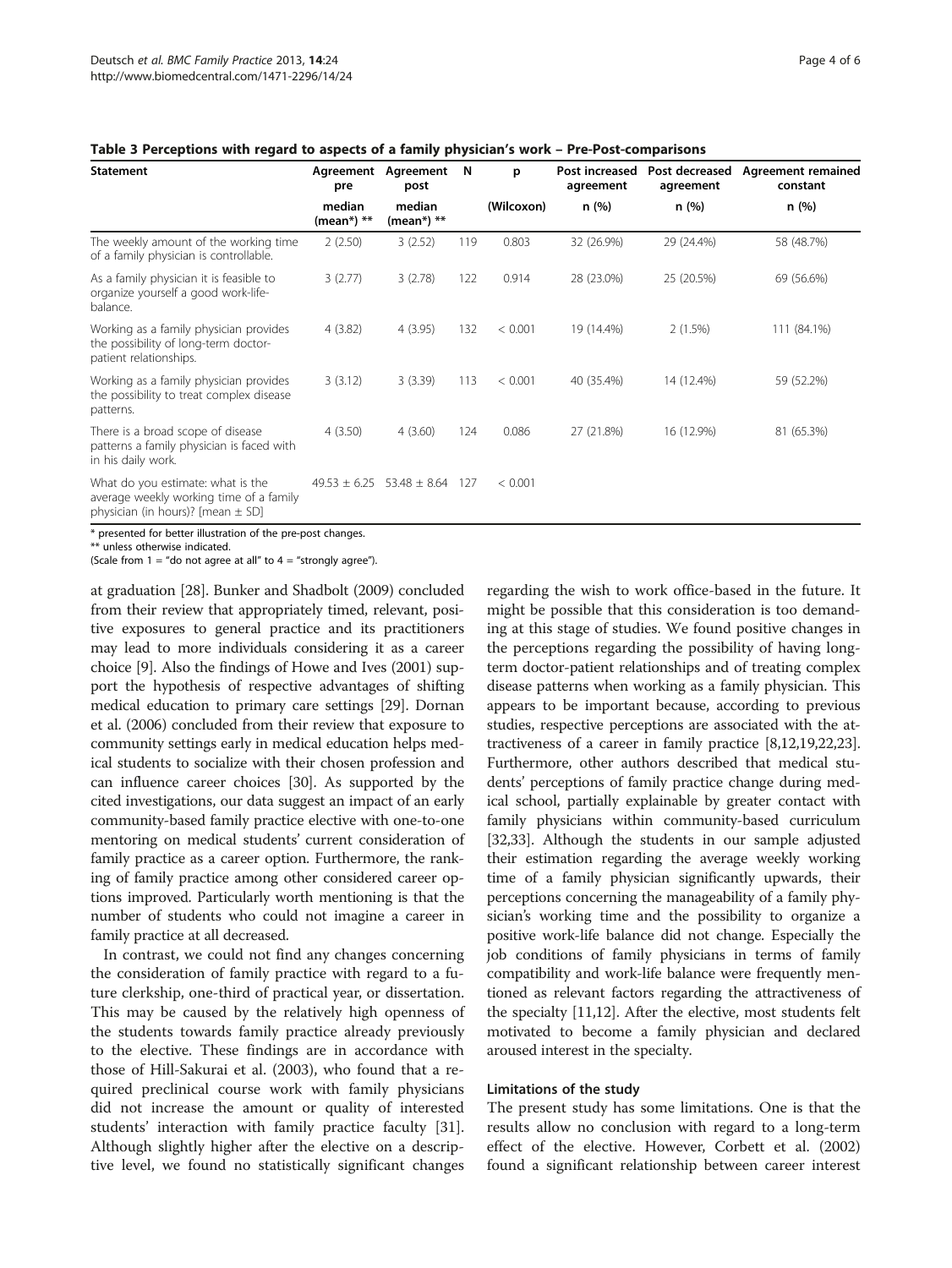<span id="page-4-0"></span>change due to an early family practice preceptorship and career choice at graduation [[28\]](#page-5-0). Furthermore, it seems to be important to protect and cultivate interest in a career in family practice over the time of medical studies [18]. The participation in the elective by choice must also be discussed. This might have led to an overrepresentation of students generally interested in family practice within our sample, but it can be asked if this is a matter of serious concern. One might argue that an important contribution to increasing the number of students who decide for family practice after graduation is to maintain the interest of those who could initially imagine a family practice career during the course of their studies [5,18]. Moreover it must be pointed out that almost 29% of the students in our sample initially did not consider becoming a family physician at all. Another 45% considered the specialty initially, but favoured another one. This indicates that a noticeable number of students not or at least not definitely interested in the specialty nevertheless take part in respective offers by choice, maybe because of the possibility to obtain practical experience early in medical school. These students might be "convinced". Finally, the absence of a control group in our study should be critically discussed. Nevertheless, we consider it plausible that the changes we found were caused by the intervention.

# Conclusions

Our results indicate that a short community-based family practice elective early in medical education positively influences medical students' considerations of a career in family practice. Furthermore, perceptions regarding the specialty with significant impact on its attractiveness may be positively adjusted. Overall, the present findings strengthen the evidence that community-based exposures to family practice early in medical education may be a relevant component within a strategy to awake or maintain medical students' interest in a career in family practice over the course of studies. Further research should extent the evidence on the current influence of different components of the family practice curriculum, voluntary and mandatory, on the de facto career decisions of young physicians after graduation.

#### Competing interests

The authors declare that they have no competing interests.

#### Authors' contributions

TD contributed to conception and design, data analysis and interpretation, and drafted the manuscript. PH was local coordinator of the study, adapted the intervention to local needs, contributed to educational intervention, carried out the data acquisition, and revised the manuscript. TF contributed to data interpretation and revised the manuscript. HS conceived of the study design in general and the educational intervention in general practice, and contributed to data analysis and interpretation. All authors read and approved the final manuscript.

#### Acknowledgements

We thank all involved office-based general practitioners. Our special thanks go to the general practitioners in the region of Torgau-Oschatz, whose support contributed significantly to the success of the present study: Torsten Albrecht, Dr. Kathrin Auerbach, Dr. Ines Braunseis, Frank Buchold, Dr. Bernd Donaubauer, Dr. Jutta Drobner, Dr. Dietburg Ebert, Dr. Axel Feyer, Dr. Irmgard Franz, Gunnar Funk, Peter Geus, Kerstin Gey, Katja Heineke, Sieglinde Hofmann, Dr. Kerstin Hontzek, Dr. Astrid Kettler, Dr. Helmut Liebau, Dr. Thomas Meumann, Dr. Kirsten Nowack, Michael-A. Schubert, Silvia Schurig, Christine Seifert, Dr. Wolfgang Strohbach, Dr. Frank-G. Telle, Dr. Isabelle Thomalla, Margitta Wießner, Dr. Bernhard Zirm, Dr. Ulrich Rendenbach.

#### Received: 17 August 2012 Accepted: 13 February 2013 Published: 21 February 2013

#### References

- 1. Kopetsch T: Dem deutschen Gesundheitswesen gehen die Ärzte aus! Studie zur Altersstruktur- und Arztzahlentwicklung. 5th edition. Berlin: Kassenärztliche Bundesvereinigung; 2010.
- 2. Pugno PA, McGaha AL, Schmittling GT, DeVilbiss Bieck AD, Crosley PW, Ostergaard DJ: Results of the 2010 national resident matching program: family medicine. Fam Med 2010, 42:552–561.
- 3. Vanasse A, Orzanco MG, Courteau J, Scott S: Attractiveness of family medicine for medical students: influence of research and debt. Can Fam Physician 2011, 57:e216–227.
- 4. Bundesaerztekammer: Anzahl der erteilten Anerkennungen; [http://www.](http://www.bundesaerztekammer.de/page.asp?his=0.3.9237.9244) [bundesaerztekammer.de/page.asp?his=0.3.9237.9244.](http://www.bundesaerztekammer.de/page.asp?his=0.3.9237.9244)
- Bennett KL, Phillips JP: Finding, recruiting, and sustaining the future primary care physician workforce: a new theoretical model of specialty choice process. Acad Med 2010, 85(Suppl):81–88.
- 6. Bland CJ, Meurer LN, Maldonado G: Determinants of primary care specialty choice: a non-statistical meta-analysis of the literature. Acad Med 1995, 70:620–641.
- 7. Jeffe DB, Whelan AJ, Andriole DA: Primary care specialty choices of United States medical graduates, 1997–2006. Acad Med 2010, 85:947–958.
- 8. Scott I, Gowans M, Wright B, Brenneis F, Banner S, Boone J: Determinants of choosing a career in family medicine. CMAJ 2011, 183:E1–8.
- 9. Bunker J, Shadbolt N: Choosing general practice as a career the influences of education and training. Aust Fam Physician 2009, 38:341–344.
- 10. Senf JH, Campos-Outcalt D, Kutob R: Factors related to the choice of family medicine: a reassessment and literature review. J Am Board Fam Pract 2003, 16:502–12.
- 11. Kiolbassa K, Miksch A, Hermann K, Loh A, Szecsenyi J, Joos S, Goetz K: Becoming a general practitioner - which factors have most impact on career choice of medical students? BMC Fam Pract 2011, 12:25.
- 12. Buddeberg-Fischer B, Stamm M, Buddeberg C, Klaghofer R: Young physicians' view on factors that increase the attractiveness of general practice. Gesundheitswesen 2008, 70:123–128.
- 13. Deutsch T, Hönigschmid P, Wippermann U, Frese T, Sandholzer H: Don't select medical students - convince them. CMAJ 2017, 2011:183.
- 14. Compton MT, Frank E, Elon L, Carrera J: Changes in U.S. medical students' specialty interests over the course of medical school. J Gen Intern Med 2008, 23:1095–1100.
- 15. Meurer LN: Influence of medical school curriculum on primary care specialty choice: analysis and synthesis of the literature. Acad Med 1995, 70:388–397.
- 16. Jordan J, Brown JB, Russell G: Choosing family medicine. What influences medical students? Can Fam Physician 2003, 49:1131–1137.
- 17. Barrett FA, Lipsky MS, Lutfiyya MN: The impact of rural training experiences on medical students: a critical review. Acad Med 2011, 86:259–263.
- 18. Bethune C, Hansen PA, Deacon D, Hurley K, Kirby A, Godwin M: Family medicine as a career option: how students' attitudes changed during medical school. Can Fam Physician 2007, 53:881–885.
- 19. Shadbolt N, Bunker J: Choosing general practice a review of career choice determinants. Aust Fam Physician 2009, 38:53–55.
- 20. Dixon AS, Lam CL, Lam TP: Does a brief clerkship change Hong Kong medical students' ideas about general practice? Med Educ 2000, 34:339–347.
- 21. Ozcakir A, Yaphe J, Ercan I: Perceptions of family medicine and career choice among first year medical students: a cross-sectional survey in a Turkish medical school. Coll Antropol 2007, 31:595–600.